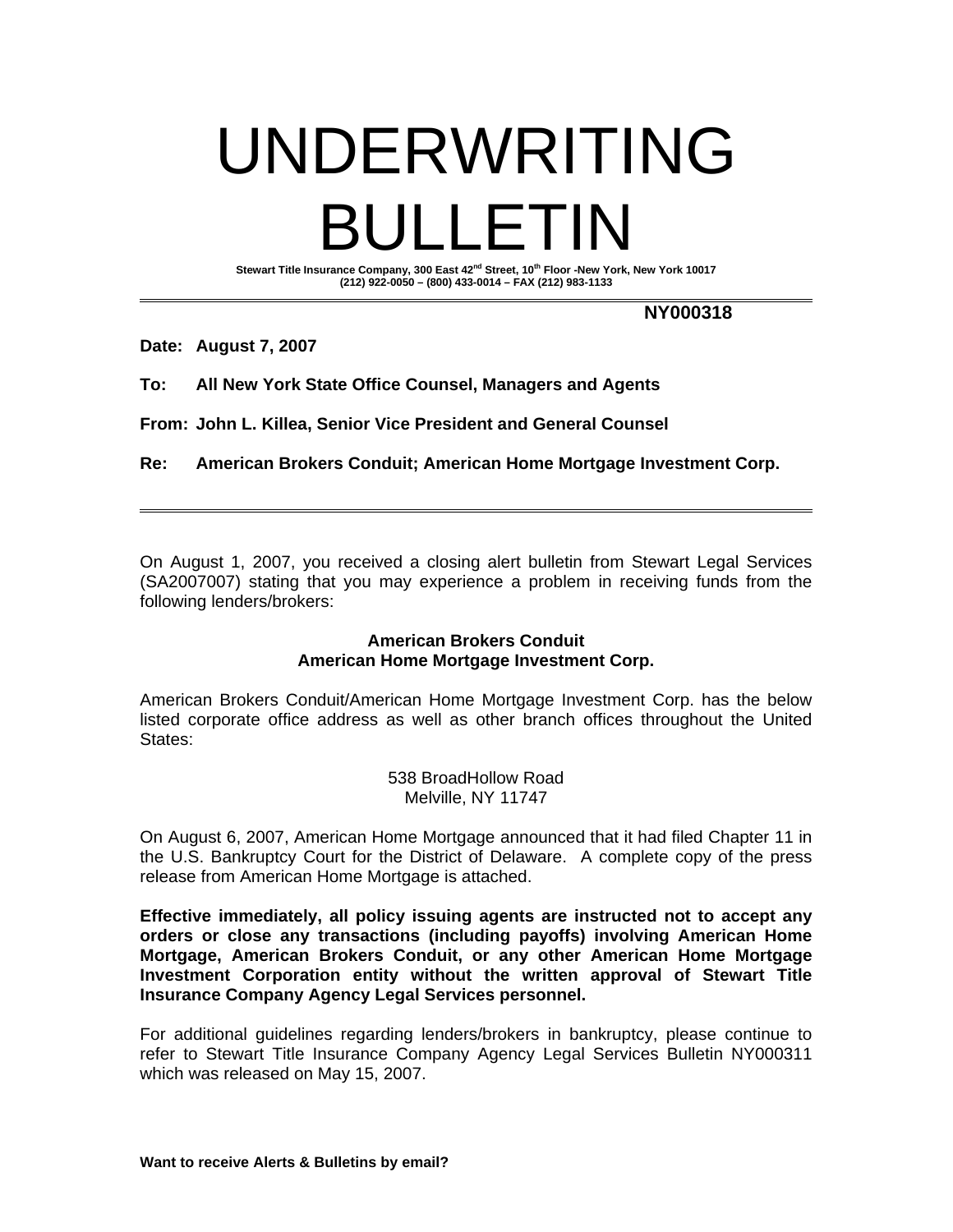Please email **SticMarketing@stewart.com** to put your name on the Legal distribution lists for alerts and bulletins.

**References:**  Bulletins Replaced: None<br>
Related Bulletins: NY000311 Related Bulletins: NY000<br>
Underwriting Manual: None Underwriting Manual: None<br>Exceptions Manual: None Exceptions Manual: None<br>
Forms: None Forms: Attachments: One

**THIS BULLETIN IS A CONFIDENTIAL COMMUNICATION BETWEEN STEWART AND THE ADDRESSEE. STEWART DOES NOT AUTHORIZE THE DISCLOSURE OF THIS COMMUNICATION TO ANY THIRD PARTIES WITHOUT ITS PRIOR WRITTEN CONSENT.**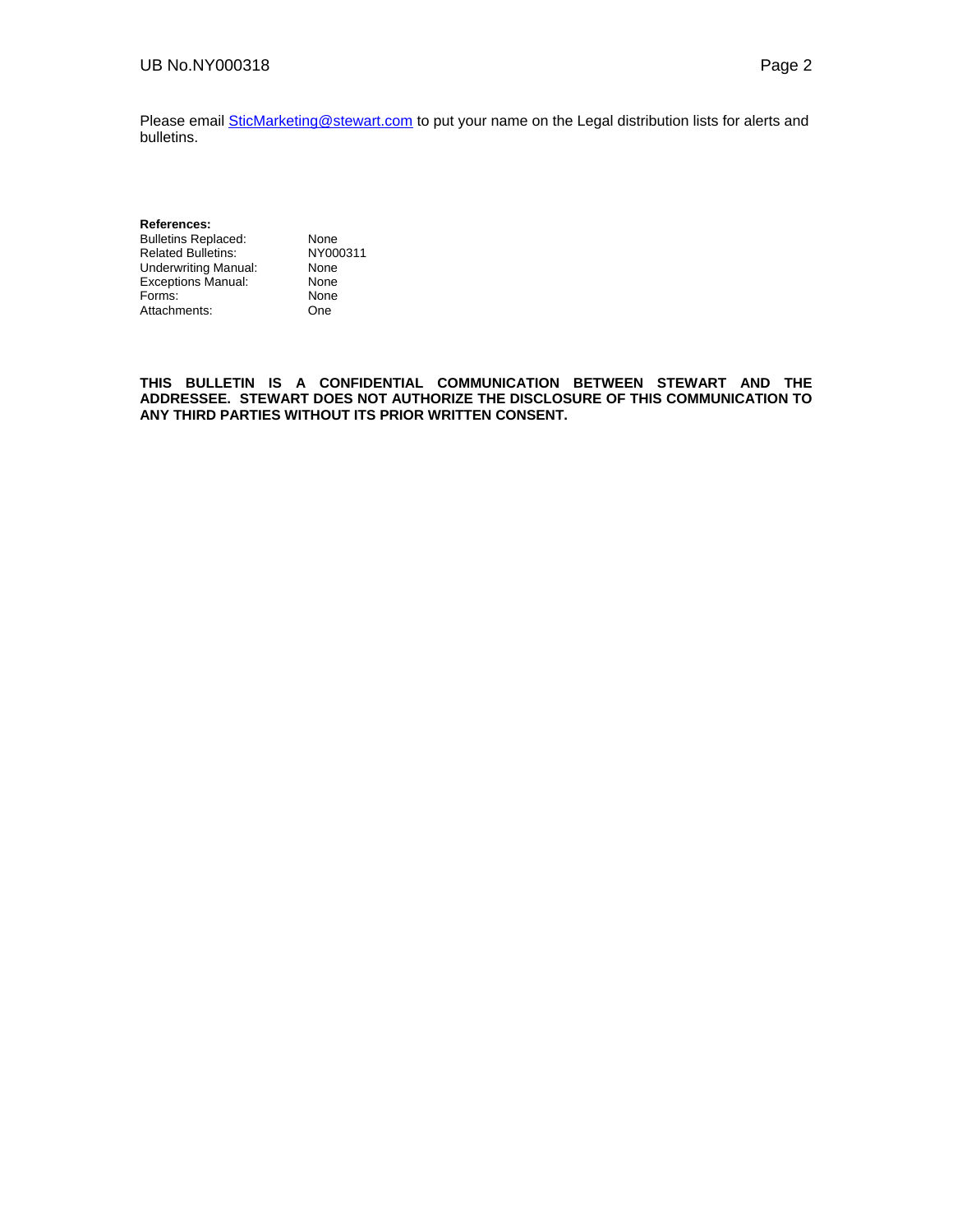## **American Home Mortgage Investment Corp. Files for Chapter 11 Bankruptcy**

 Receives \$50 Million Debtor-in-Possession Financing to Facilitate the Chapter 11 Process

 Engages Kroll Zolfo Cooper, Highly Experienced Management Professionals In Bankruptcy Situations

MELVILLE, N.Y.--(BUSINESS WIRE)--Aug. 6, 2007--American Home Mortgage Investment Corp. (NYSE: AHM) today reported that its Board of Directors, after carefully assessing the sudden adverse impact on the Company's liquidity and business from the extraordinary disruptions now occurring in the secondary mortgage and real estate markets, has authorized management to seek protection for the Company through the bankruptcy process in order to best preserve the value of the Company's assets. Accordingly, American Home Mortgage Investment Corp., together with certain of its subsidiaries, has today filed a voluntary petition for relief under Chapter 11 of the U.S. Bankruptcy Code in the U.S. Bankruptcy Court for the District of Delaware. Under the protection of Chapter 11, American Home will have the time and opportunity to achieve the best possible value for the creditors of its mortgage based assets and related operations, as well as an orderly wind down of the Company.

American Home ceased taking mortgage applications on August 1, 2007 and separated all production employees on August 3, 2007. The Company is currently maintaining its thrift and servicing businesses.

In conjunction with the filing, WL Ross & Co. LLC through its fund, WLR Recovery Fund III, L.P., has agreed to provide American Home up to \$50 million in debtor in possession (DIP) financing, subject to court approval. The DIP financing is expected to provide American Home with funding to facilitate the Chapter 11 process.

American Home further announced that its Board has approved and the Company has retained the services of Kroll Zolfo Cooper, and specifically its Chairman, Stephen Cooper, a highly experienced specialist in troubled business situations, to lead the Chapter 11 process.

"It is unfortunate that American Home Mortgage, a company which we built into a highly successful business, experienced this sudden reversal of its fortunes due to the unanticipated and rather sudden deteriorations in the secondary and national real estate markets," stated Michael Strauss, American Home's Chief Executive Officer. "The Chapter 11 process provides American Home the protection and the opportunity to have the time to make the most prudent decisions to realize the highest value of our assets for creditors. We now shift our focus to this objective."

American Home further stated that, since the Company terminated its mortgage originations business and, while the Chapter 11 process is intended to help preserve and protect the value of the Company's assets, it is highly unlikely that these values will be sufficient to pay its creditors in full, and that it is realistic to conclude that ultimately there will be no shareholder equity value remaining.

The Company anticipates that the New York Stock Exchange will commence delisting proceedings with respect to its common and preferred stock.

Milestone Advisors, LLC are acting as advisors to American Home and Young Conaway Stargatt & Taylor, LLP is acting as legal counsel to the Company with respect to the bankruptcy.

More information about American Home's Chapter 11 case will be available on its Web site at www. americanhm.com